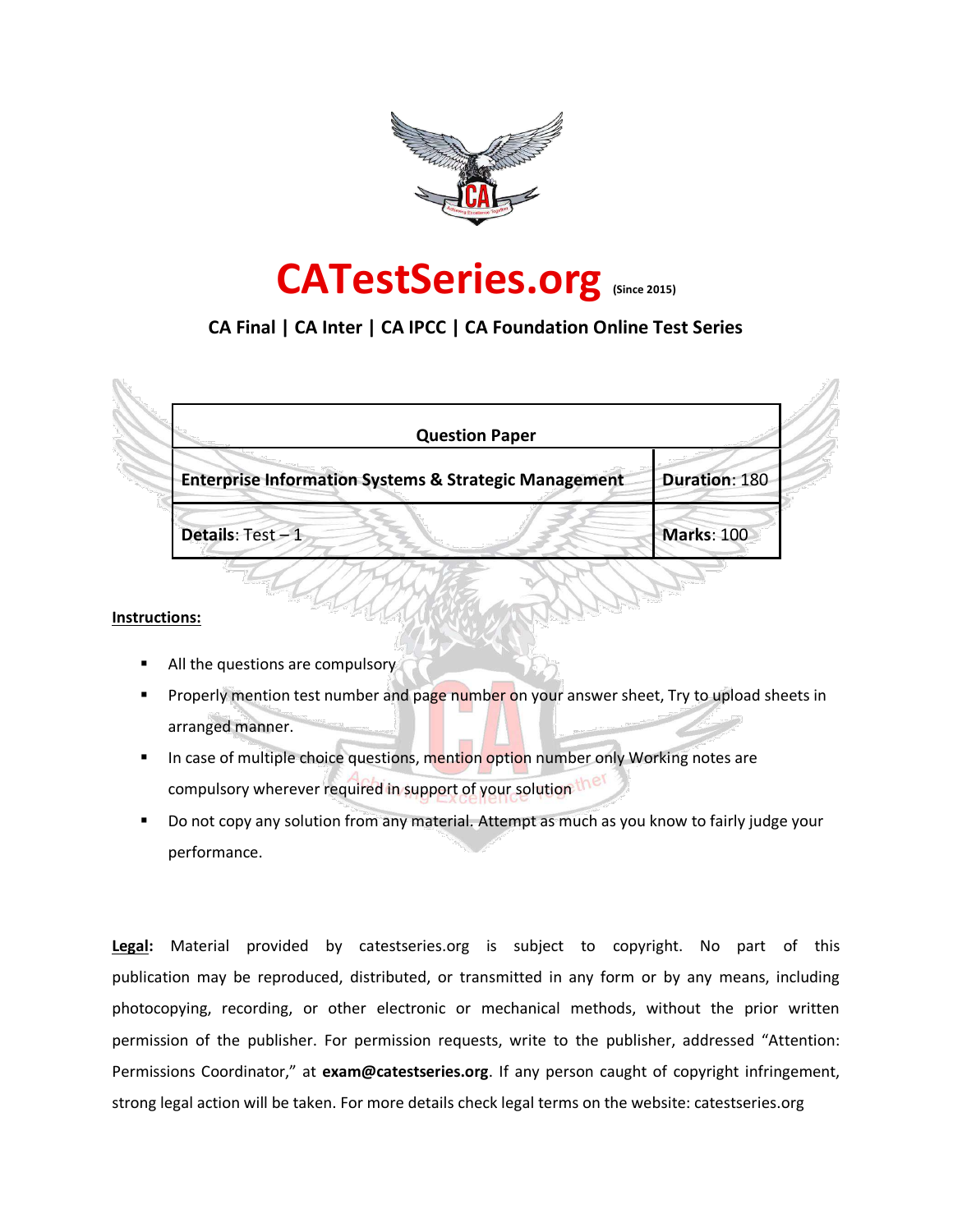#### **PART – I**

#### **Division A - Multiple Choice Questions**

**Question Nos. 1 to 5 Carries 2 Marks each. Out of which Question No. 1 - 4 belong to case scenario.**

#### **Case Study:**

ABC Pvt. Ltd. Is dealing with car spare parts and accessories business in India. It decided to automate many old age practices of business management and customer handling process by adopting new technology and techniques. Company decided to adopt BPA process to provide best services to all stakeholders. Company also decide to take cloud services to host all web activities which also allows company to make global presence. Company decided to take services of Gobuddy.com for cloud storage and application management. Along with BPA and Cloud Services company also decided to adopt ERP system to manage all business functions with higher effectiveness and efficiency. With ERP system company wants to collect data of customer for the purpose of storage and analysis. With reference to above case study, answer following

**1.** Company decided to take cloud services from Gobuddy.com, it represent which type of cloud services: Achieving Excellence Together

(a) Private Cloud

(b) Public Cloud

(c) Hybrid Cloud

(d) Community Cloud

**(2 Marks)** 

**2.** Which one of the following is not a benefit of BPA.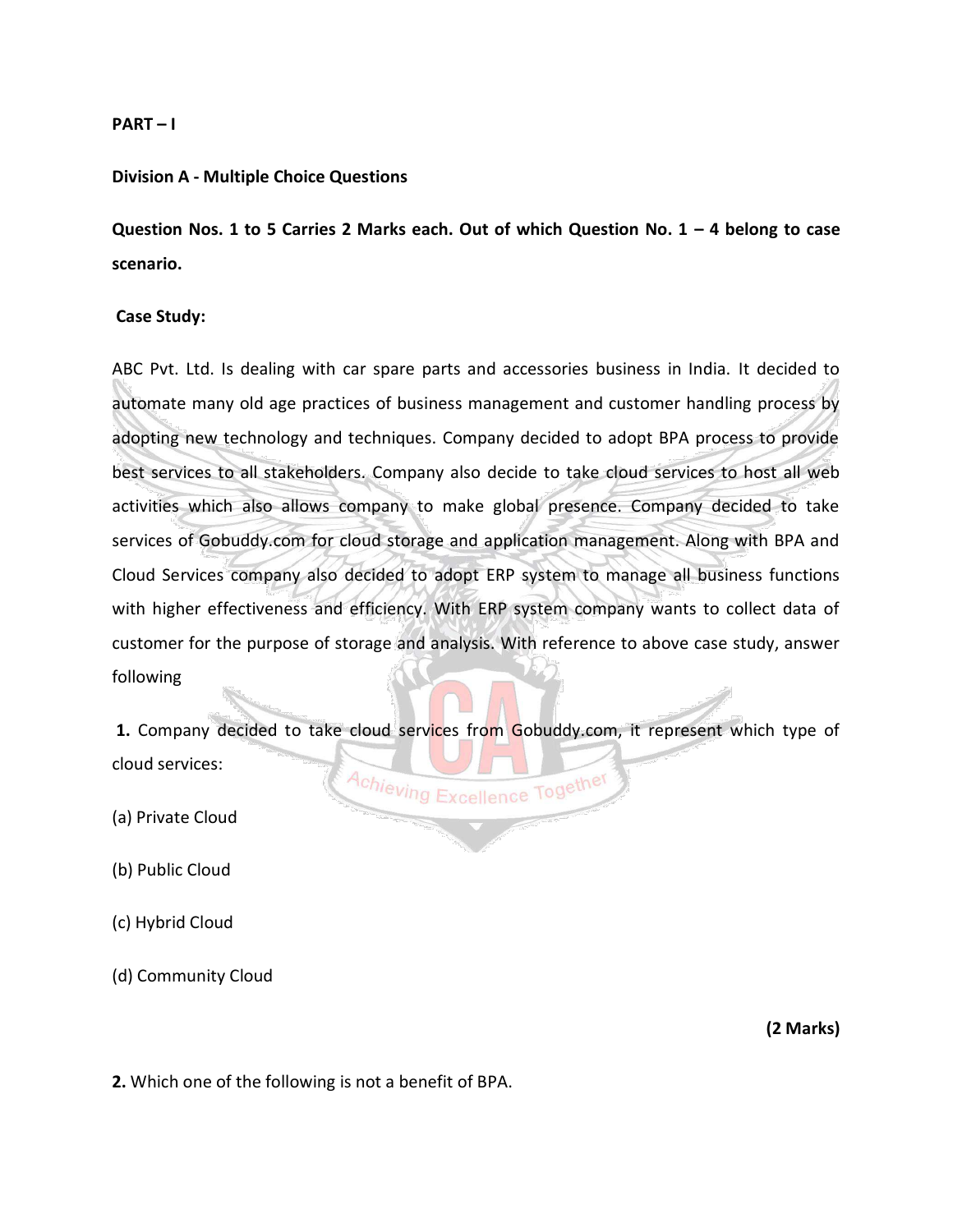(a) Cost Saving

- (b) Time Saving
- (c) Skills Enhancement
- (d) Improves operational efficiency

**(2 Marks)**

**3.** Which one of the following is not a benefit of Gobuddy.com cloud services.

- (a) Metered Services
- (b) Scalability
- (c) Availability
- (d) Security

**(2 Marks)** 

**4.** Which module of ERP helps for better understanding of customer choice, preference of purchase and also managing data for future communication.<sup>ether</sup>

- (a) Customer Retention Management Module
- (b) Customer Relationship Management Module
- (c) Customer Reaction Management Module
- (d) None of the above

**(2 Marks)**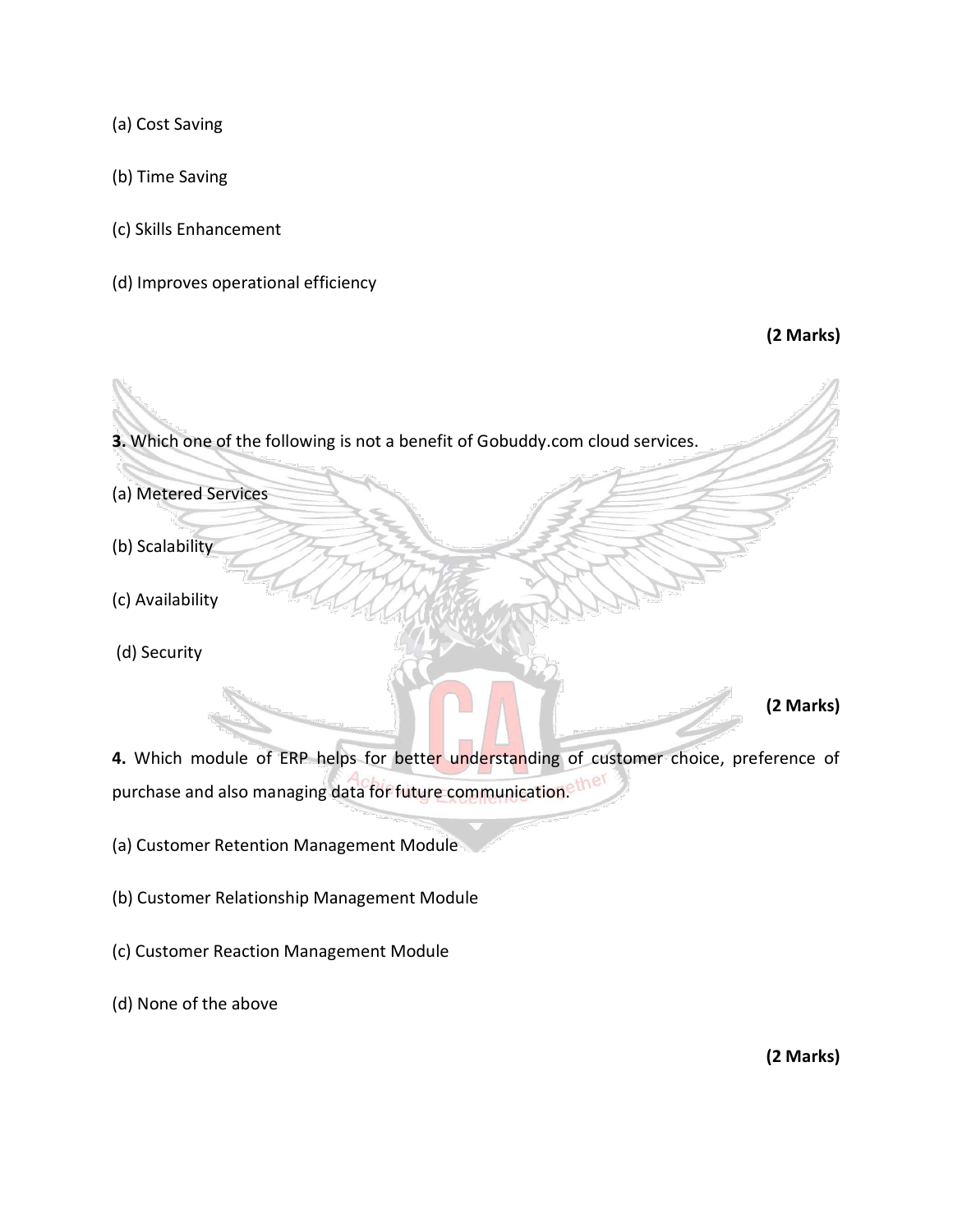**5.** Collecting data for the purpose of storage and analysis is called as:

- (a) Big data
- (b) Data mining
- (c) Data warehouse
- (d) None of the above



**7.** Which section added to Banking Regulation Act, 1949 (Amendment in 1965) to include cooperative banks under its purview :-

- (a) Section 56
- (b) Section 22
- (c) Section 65

(d) Section 55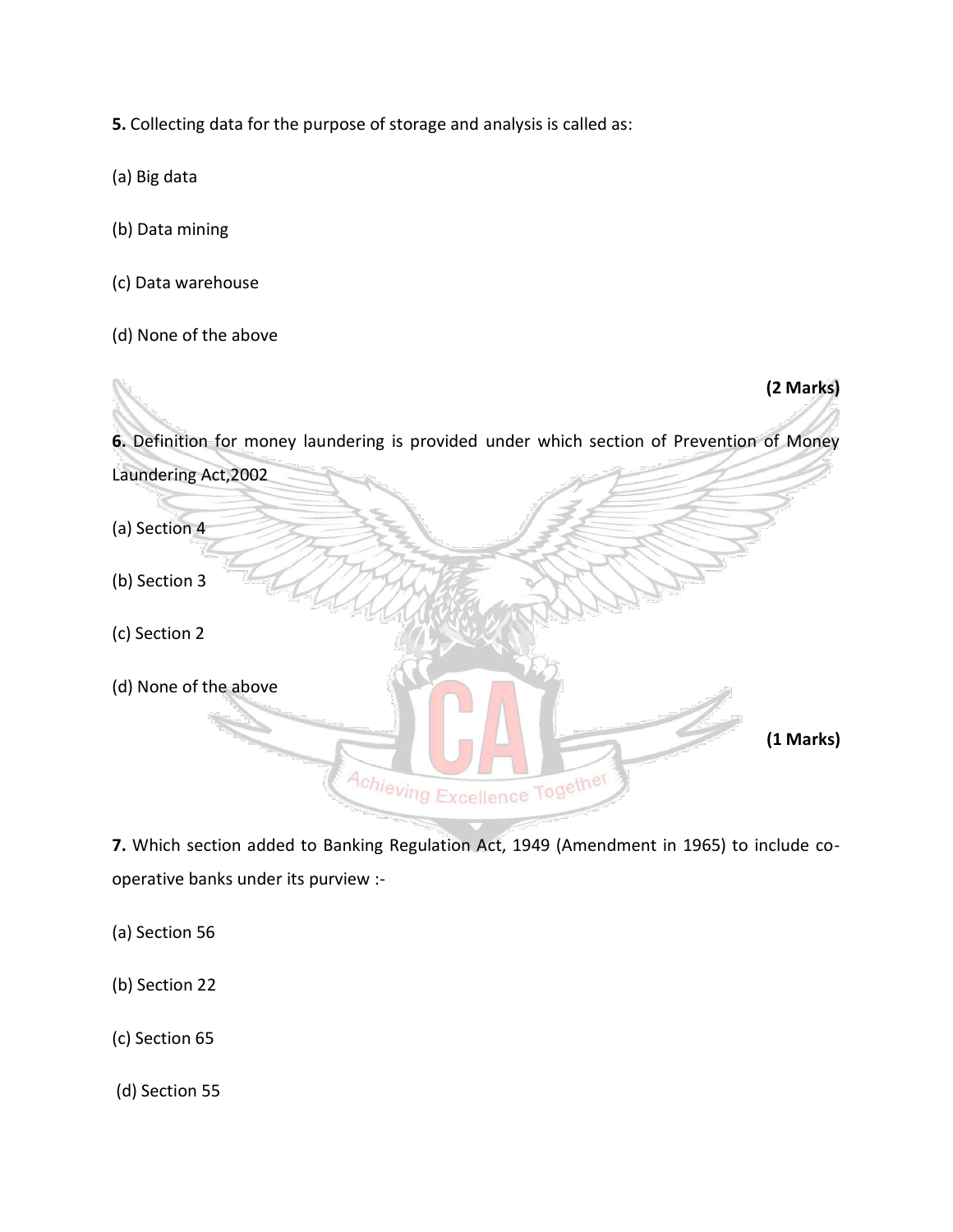**(1 Marks)** 

#### **8.** ETL stands for

- (a) Extraction Transfer Load
- (b) Extraction Transformation Location
- (c) Extraction Transformation Load
- (d) Extraction Track Lead **(1 Marks) 9.** \_\_\_\_\_\_ is the extent of the loss the enterprise has to face when a risk is materializes. (a) Risk Assessment (b) Risk Response (c) Threat (d) Exposure Achieving Excellence Together **(1 Marks)**
- **10.** Which one is not an example of Banking software:
- (a) BANKS
- (b) FinnOne
- (c) Flexcube
- (d) BankMate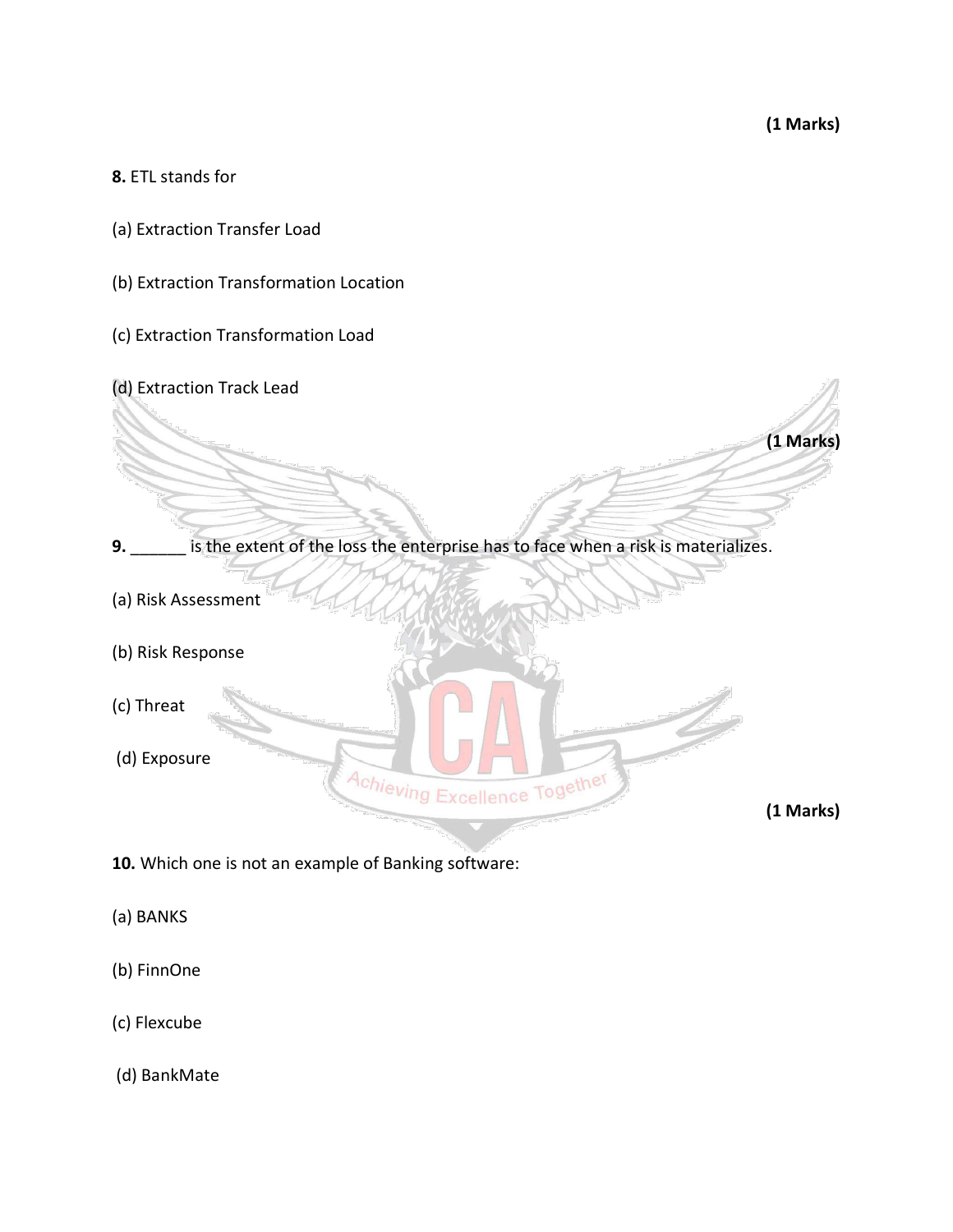**(1 Marks)**

## **Division B - Descriptive Questions**

## **Question 1 is compulsory**

## **Attempt any three questions from the remaining four questions**

**Q.1 (a)** What are the types of access rights that can be granted to different employees with respect to the master data, transaction data and reports of the organisation? Mr. Alok is the HR Manager of Bharat Tools Ltd., a manufacturing company. According to you what kinds of access rights that can be granted and what access rights that can be denied to Mr. Alok.

**(3 Marks)** 

**(b)** State characteristic of voucher numbers.

**(2 Marks)** 

**Q.2 (a)** A Book Publisher offers discount to customers on the basis of customer type and number of copies ordered as shown below:

| Customer Type      | Number of Copies Ordered | Discount % |
|--------------------|--------------------------|------------|
| <b>Book Seller</b> | More than 10             | 25         |
|                    | Less than or equal to 10 | 15         |
| Library            | More than 5              | 20         |
|                    | Less than or equal to 5  | 10         |

Customer number, name, type, book number, number of copies ordered and unit price are given as input. Draw a flowchart to calculate the net amount of the bill for each customer and print it. The above is to be carried out for 50 customers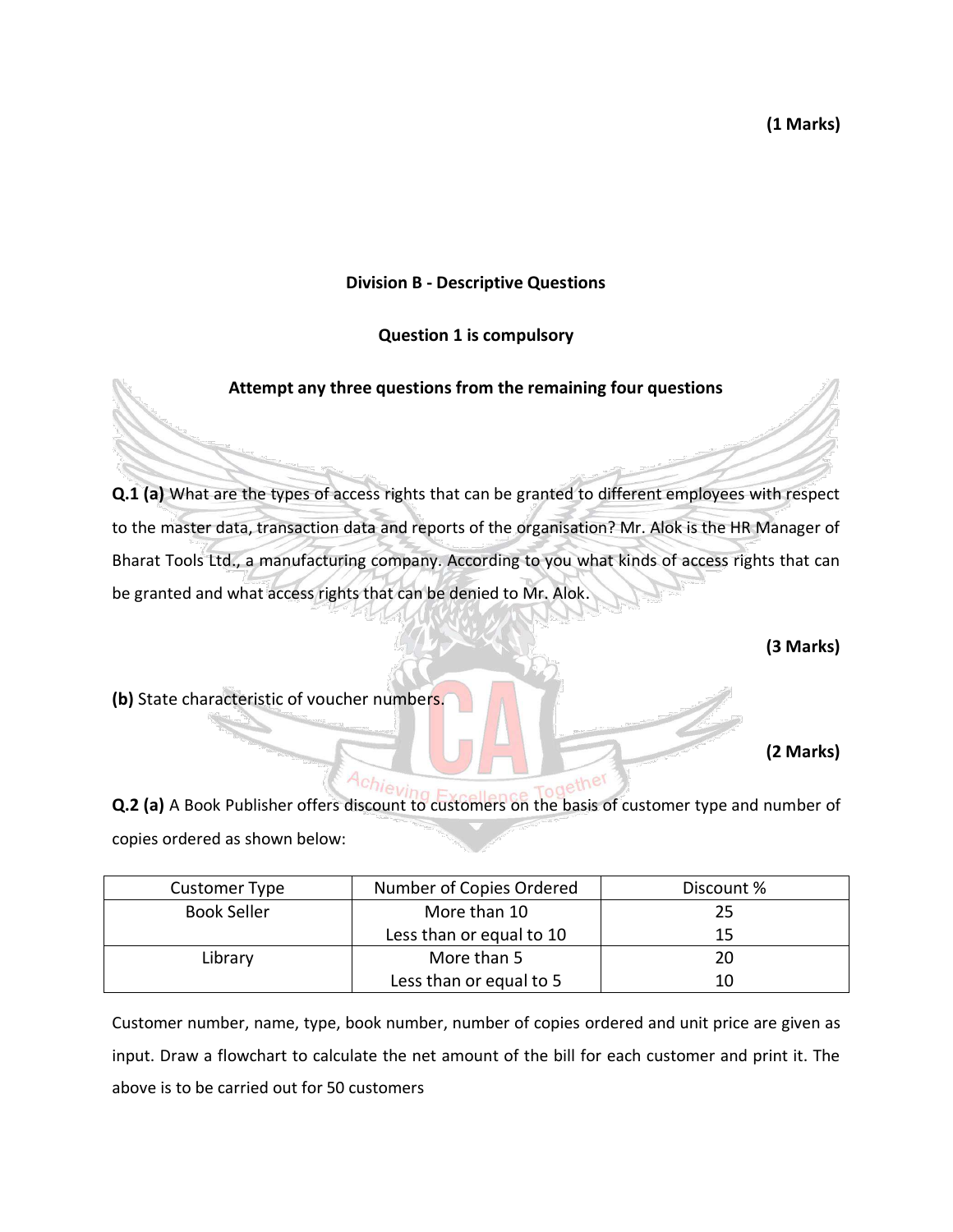#### **(6 Marks)**

**(b)** State Computer Related Offences Provided U/s 43 of Information Technology Act, 2000

## **(4 Marks)**

**Q.3 (a)** KYC Bank Ltd. Is currently working under non-core activities but planning to adopt core banking infrastructure, you are appointed as an IT advisor by KYC Bank Ltd. To provide detailed procure for adoption of core banking infrastructure.

**(6 Marks)** 

**(b)** What is Big Data? State the benefits of Big Data processing.

## **(4 Marks)**

**Q.4 (a)** Risk associated with e-commerce transactions are high compared to general internet activities. Provide a list of risk associated with e- business.

## **(6 Marks)**

**(b)** Logical Access Control helps organisation to keep data and other IT resources safe from ngether Hackers and other Logical Access violators. To maintain best Logical Access Control, organisation can apply control on different layers, provide control to be applied in case of User Access Management.

**(4 Marks)**

**Q.5 (a)** Cloud computing is a model that enables the end users to access the shared pool of resources such as computer, network, storage, database, and application as an on-demand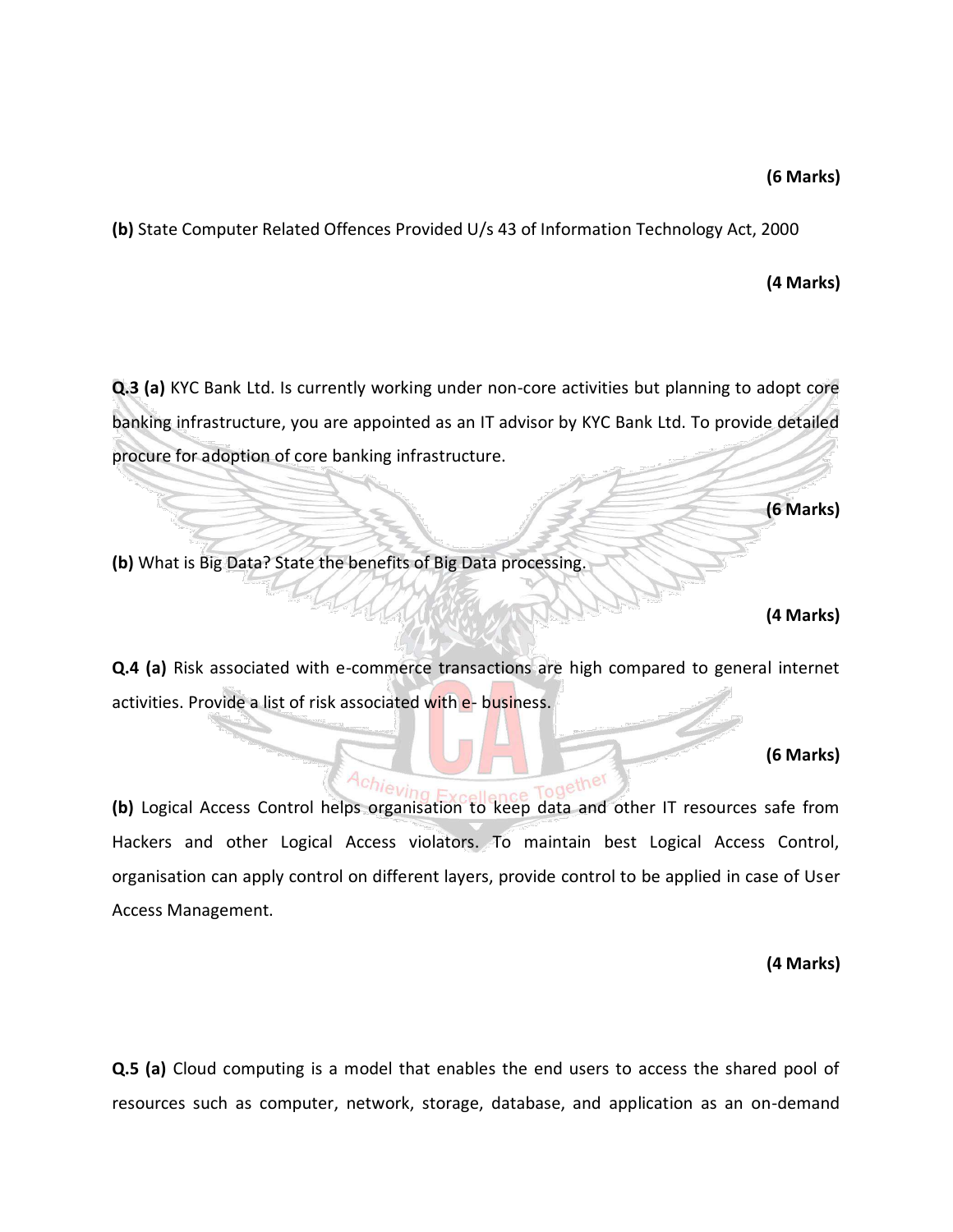services without the need to buy or own it. Explain different types of cloud computing services models.

## **(6 Marks)**

**(2 Marks)** 

**(b)** (i) Provide Post implementation related Risk and Corresponding controls in ERP Based software.

# (ii) State the various types of mortgage loans offered by banks. **(2 Marks) Or** (ii) Audit Trails are logs that can be designed to record activity at the system, application and user level. With reference to above provide types of Audit Trails. **(2 Marks) PART – II Example Together**<br> **Division A - Multiple Choice Questions**

XYZ Company is one of the most famous conglomerate in the world. It has 20 product brands worth more than 100000 crores. XYZ Automobile, XYZ FMCG (subsidiary), XYZ Steel (acquisition), XYZ Telecom (joint venture), ABC (acquisition), XYZ Agri, XYZ Coffee and XYZ Infotech are just some of the famous names that XYZ Company manages. XYZ's mission to be the most reliable global network for customers and suppliers, that delivers value through products and services. To be a responsible value creator for all our stakeholders. XYZ's vision is articulated as achieving business and financial success while leaving a positive imprint on society – delivering what it calls Performance with Purpose. For example, XYZ's IT programmes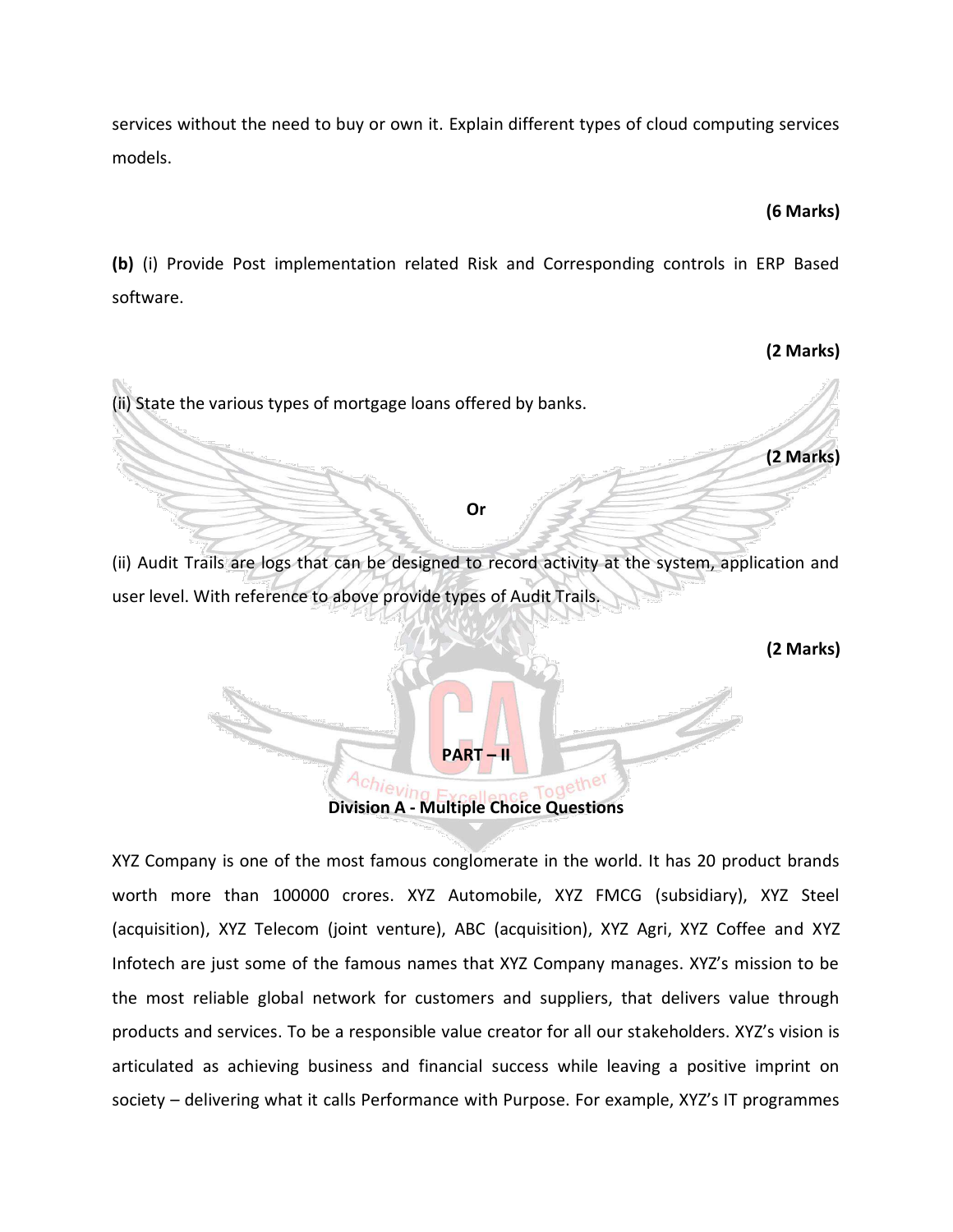presently benefits over 24,000 students and teachers across 14 states through sourcing initiatives. All the spare parts used in their automobile business is manufactured in India and sourced from Indian small scale companies. Through its 360-degree farmer connect initiatives for coffee beans cultivation, XYZ provides training and seed support, advanced plant protection programs, and assured buy-back with reasonable returns. Besides backward integration with farmers it has invested in storages along its supply chain. Since 2015 it has been Water Positive by conserving, utilising and managing this most important resource in a sustainable manner. Along with diversity in products, it has also diversified geographically. XYZ operates all around the world. Around 30 per cent of its sales come from the Germany and South Africa. Given this breadth of business and market scope, XYZ faces a variety of strategic scenarios: some business in their portfolio are "stars", some are "cash cows", while some are "dogs". It is not inconceivable that XYZ's different businesses at different times go through different stages of strategy thus necessitating a portfolio approach to strategy formulation with reference to market /business growth and market share such as BCG Matrix. Based on the above Case Scenario, answer the Multiple Choice Questions which are as follows

**1**:**.** Match the columns in respect of the following elements of the strategic intent and their descriptions



| <b>Column A</b>        | <b>Column B</b>                                            |
|------------------------|------------------------------------------------------------|
| 1. Vision              | a. delineates the firm's business                          |
| 2. Business model      | b. Blueprint of company future                             |
| 3. Business definition | c. Strategy for the effective operation of the<br>business |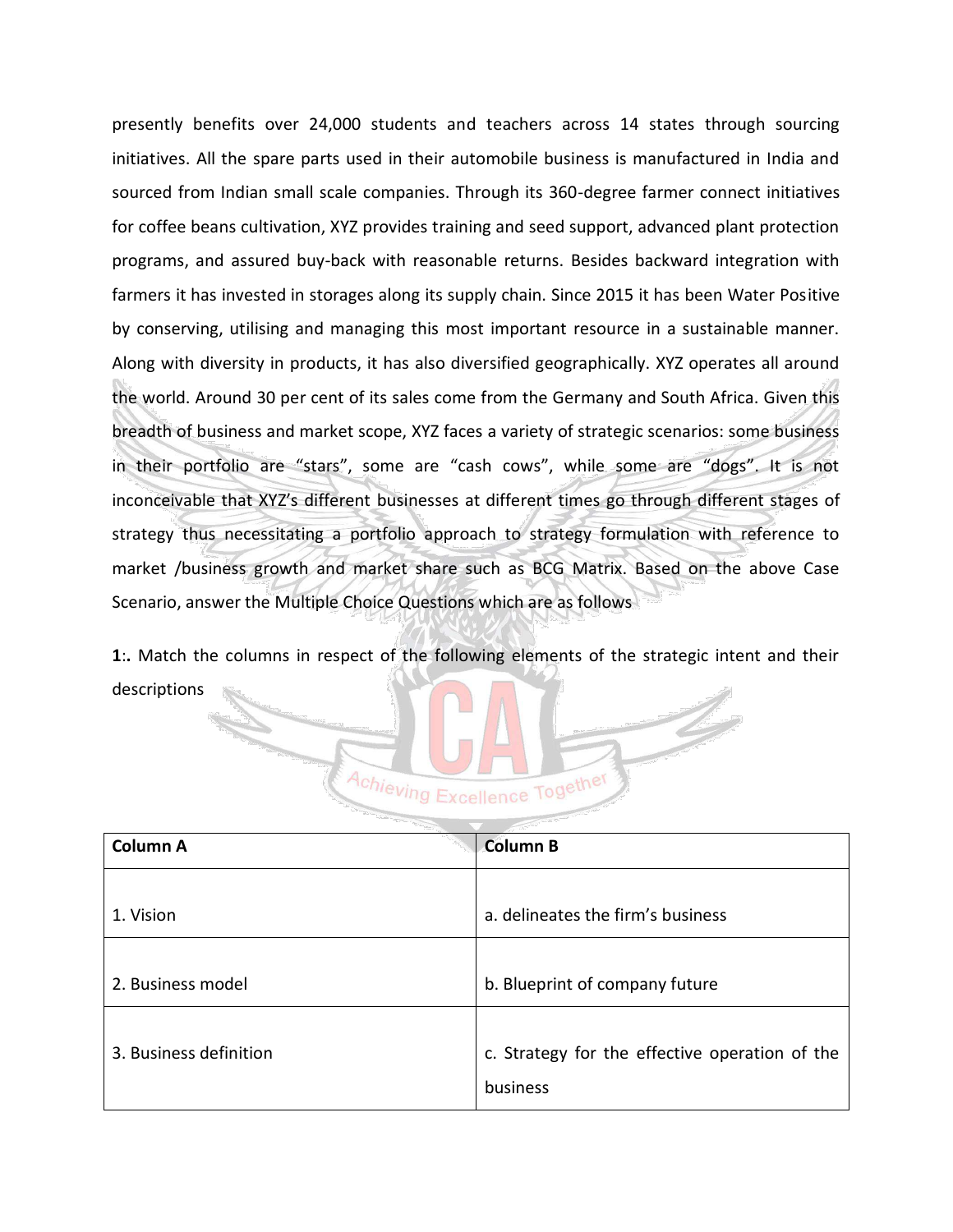| 4. Business model | $\vert$ d. Explain the business undertaken by the firm |
|-------------------|--------------------------------------------------------|

- (a) (i)-(a); (ii)-(b); (iii)-(c); (iv)-(d) (b) (i)-
- (b) (ii)-(c); (iii)-(d); (iv)-(a)
- (c) (i)-(c); (ii)-(b); (iii)-(d); (iv)-(a)
- (d) (i)-(b); (ii)-(a); (iii)-(d); (iv)-(c)

**2.** State the two dimensions implied by portfolio approach to strategy formulation in XYZ's experiences are:

- (a) Vision and Mission
- (b) Business strength and Market attractiveness
- (c) Market Growth and Relative Market Share
- (d) Market growth rate and Business strength

**(2 Marks)** 

**(2 Marks)**

**3.** The business portfolio classification implied by BCG Matrix comprises which of the following combinations?

- (a) Growth; Stability; Retrenchment; Turnaround
- (b) Weakness-Threat; Weakness-Opportunity; Strength-Opportunity; Strength- Threat
- (c) Cash-Cows; Stars; Question Marks; Dogs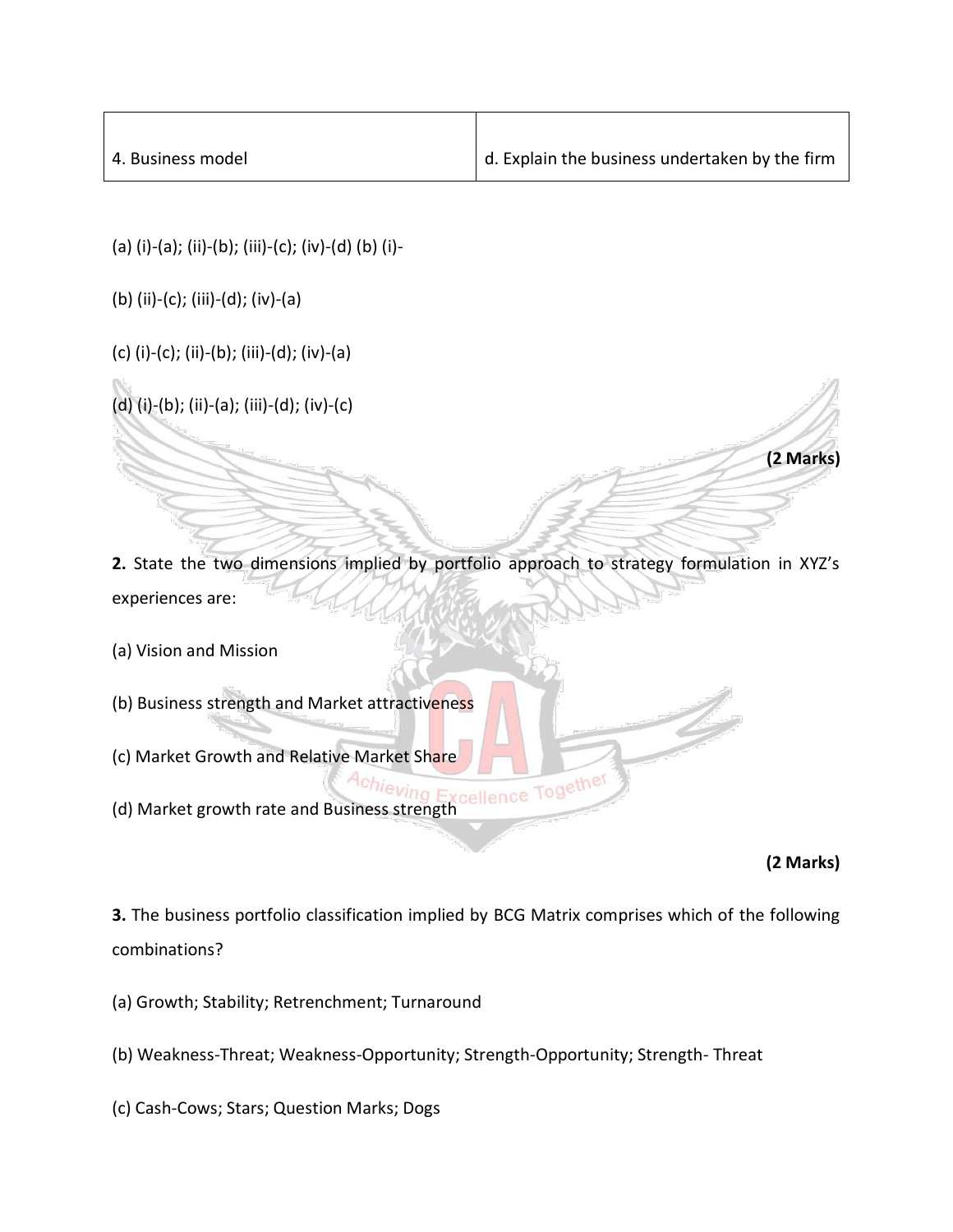(d) Market Penetration; Product Development; Market Development; Diversification

**(2 Marks)** 

**(1 Marks)**

- **4.** What type of diversification strategy can be observed in case of XYZ?
- (a) Concentric
- (b) Conglomerate
- (c) Horizontal

(d) Vertical

**Multiple Choice Questions** 

**1.** Which of these basic questions should a vision statement answer?

| (a) What business we are in? |            |
|------------------------------|------------|
| (b) Who are our competitors? |            |
| (c) Aspirations of a company | Excellence |

(d) Why do we exist?

**(1 Marks)** 

**2.** According to Michael Porter, what is usually the most powerful of the five competitive forces?

(a) Rivalry among existing firms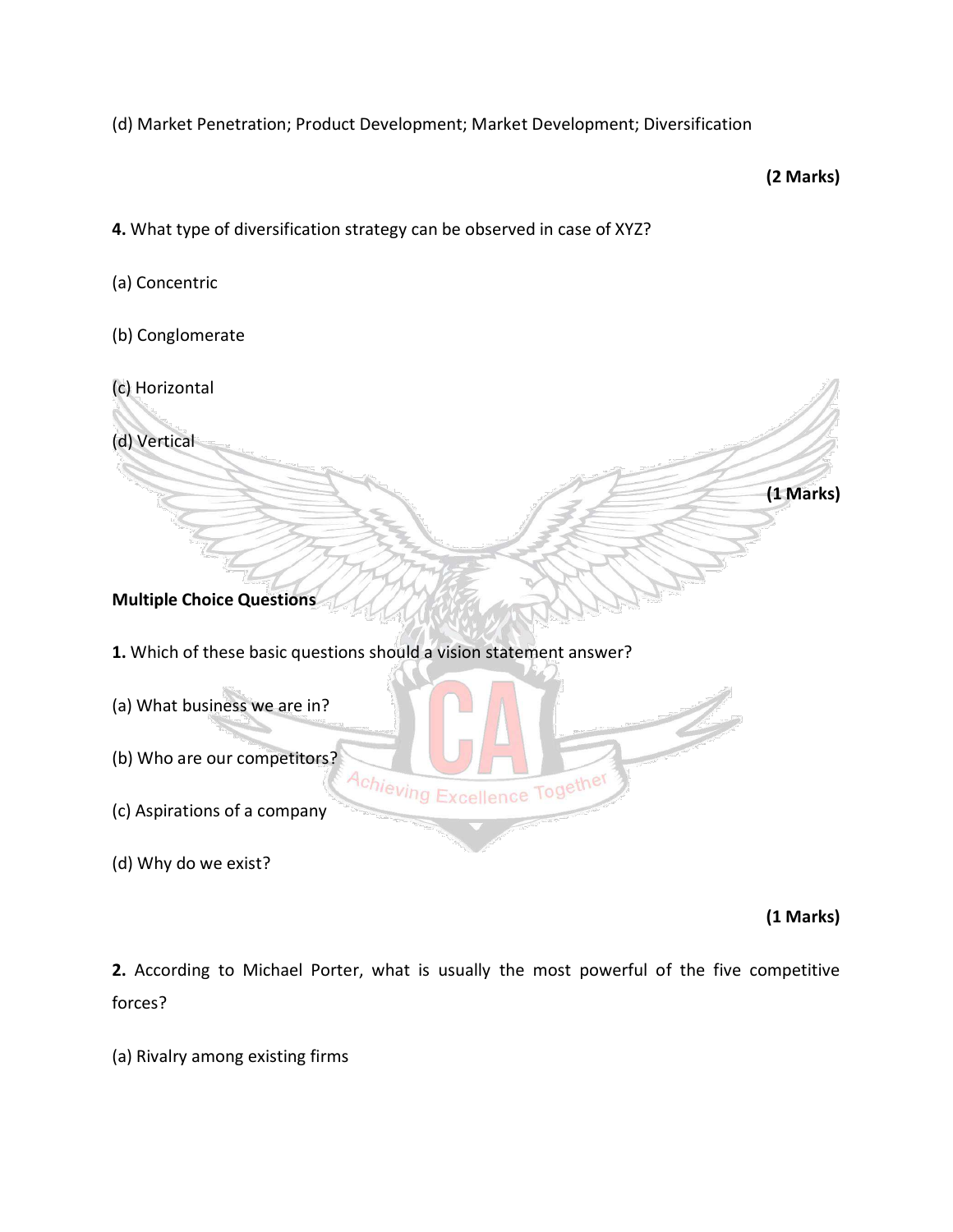(b) Threat of substitutes

(c) Bargaining power of buyers

(d) Bargaining power of suppliers

## **(1 Marks)**

**3.** In BCG matrix, an organization is \_\_\_\_\_\_ if it has a low relative market share position and competes in a slow- growth industry.  $\sqrt{2}$ 

| (a) Dog                                                                      |
|------------------------------------------------------------------------------|
| (b) Question Mark                                                            |
| (c) Star                                                                     |
| (d) Cash Cows                                                                |
| (1 Marks)                                                                    |
| 4. Process of choosing the most feasible customer segment and target groups? |
| (a) Market Segmentation                                                      |
| Achieving Excellence Together<br>(b) Marketing                               |
| (c) Market Positioning                                                       |
| (d) Market Target                                                            |

**(1 Marks)** 

**5.** Which section of the TOWS Matrix involves matching internal strengths with external threats?

(a) The WT cell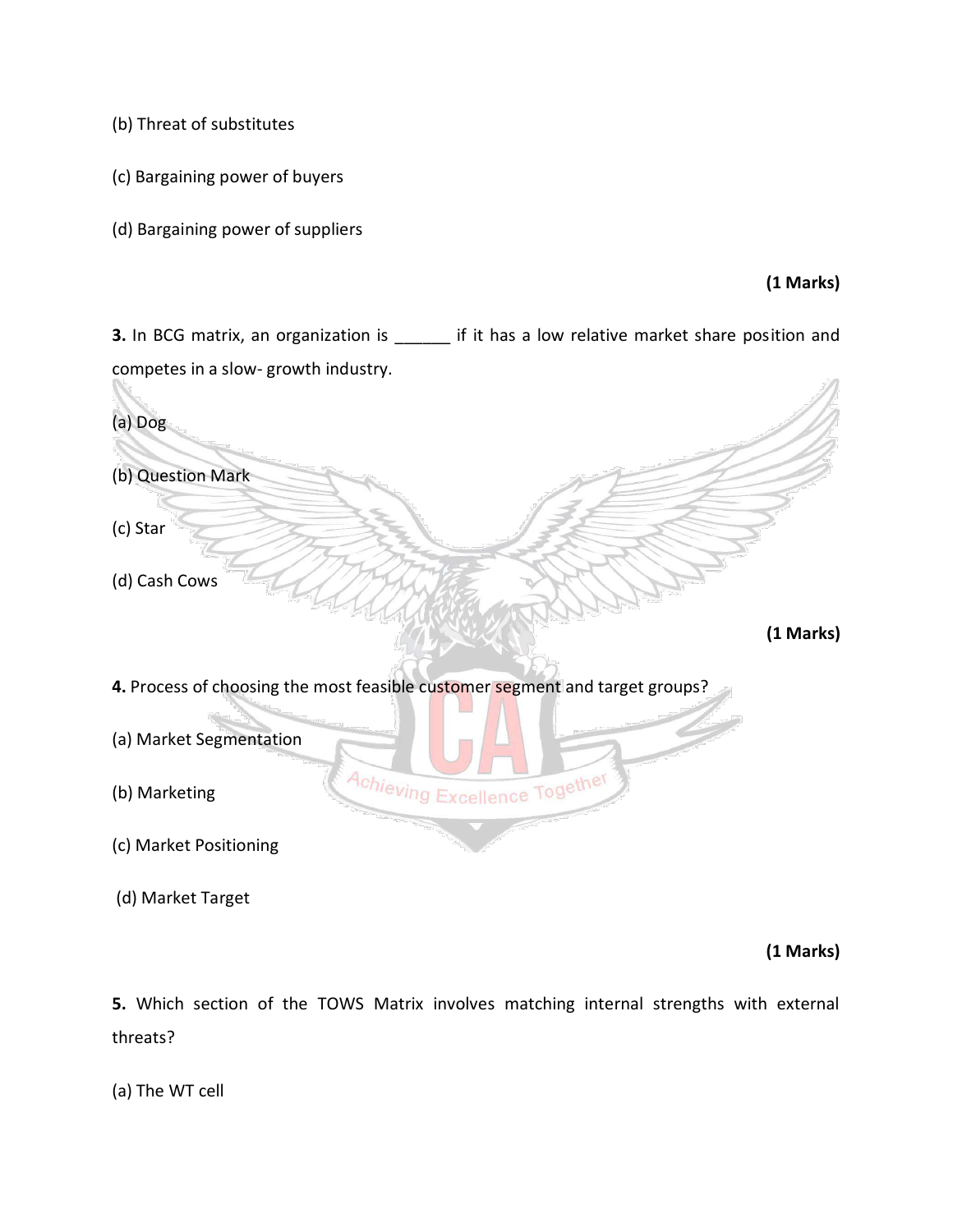(b) The SW cell

(c) The SO cell

(d) The ST cell

**(1 Marks)** 

**6.** In evaluating strategies, which one of Rumelt's criteria for evaluating strategies, refers to the need for strategists to examine sets of trends?



**8.** An important activity in \_\_\_\_\_\_\_\_\_is taking corrective action.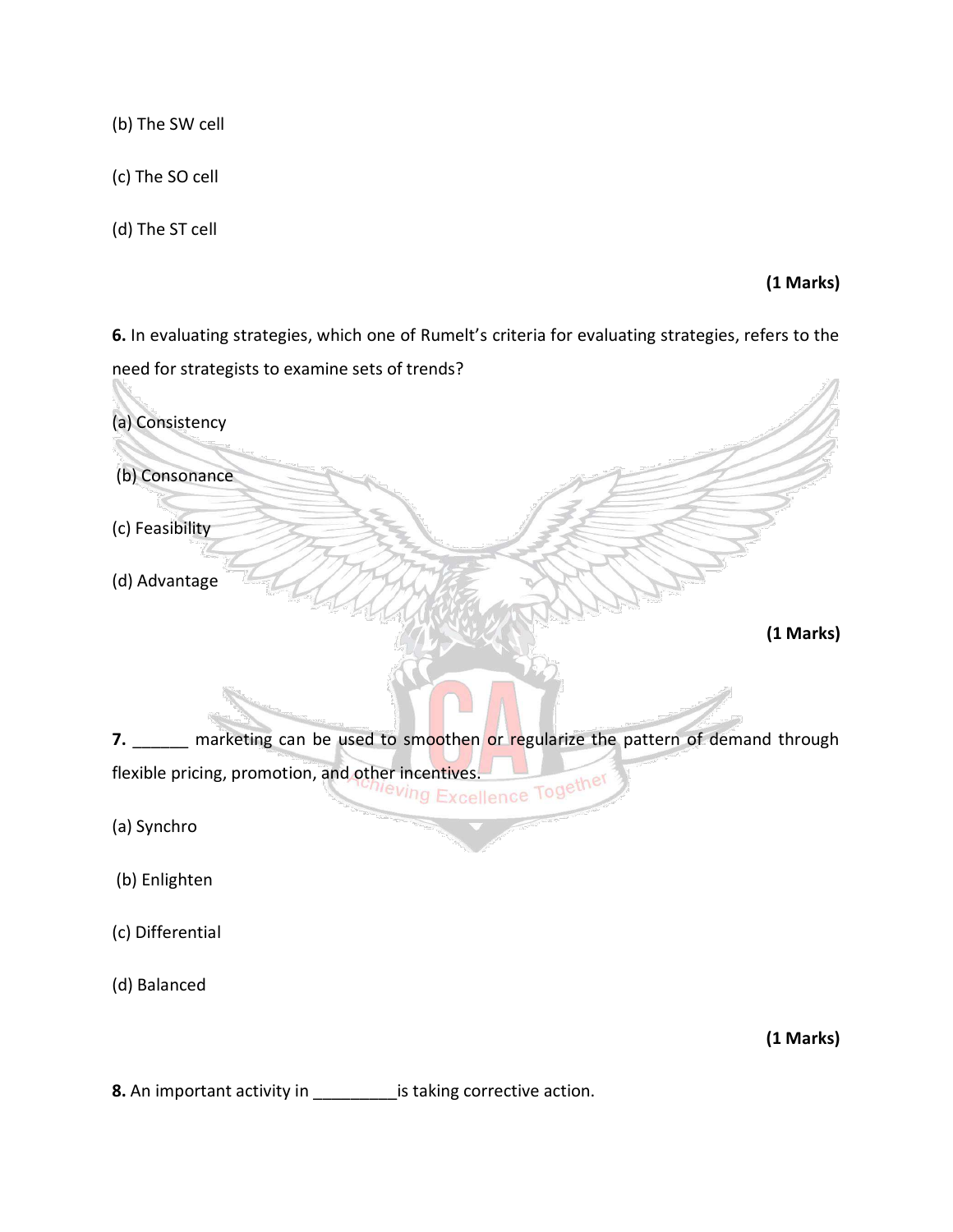(a) Strategy evaluation

- (b) Strategy implementation
- (c) Strategy formulation
- (d) Strategy leadership

**(1 Marks)**

#### **Division B - Descriptive Questions**

**Question No. 10 is compulsory Attempt any three question out of remaining four questions**

**Q.6 (a)** Explain the differences between three levels of strategy formulation..

#### **(5 Marks)**

**(b)** The Audit Committee of Theta Ltd on observing a sluggish growth has advised a radical internal digital transformation. A strategy audit was proposed to identify problem areas and correct the strategic approaches that have not been effective so far. The strategy auditor while measuring organisational performance has identified gaps in flow between order booking by the sales department and the dispatch of product by the delivery department, which amounts to success of one department means failure for another. With reference to Richard Rumelt's criteria for strategy audit, identify and explain the correct evaluation criteria to be adopted.

#### **(5 Marks)**

**Q.7 (a)** Write a short note on Product Life Cycle (PLC). State its significance in portfolio analysis.

**(5 Marks)**